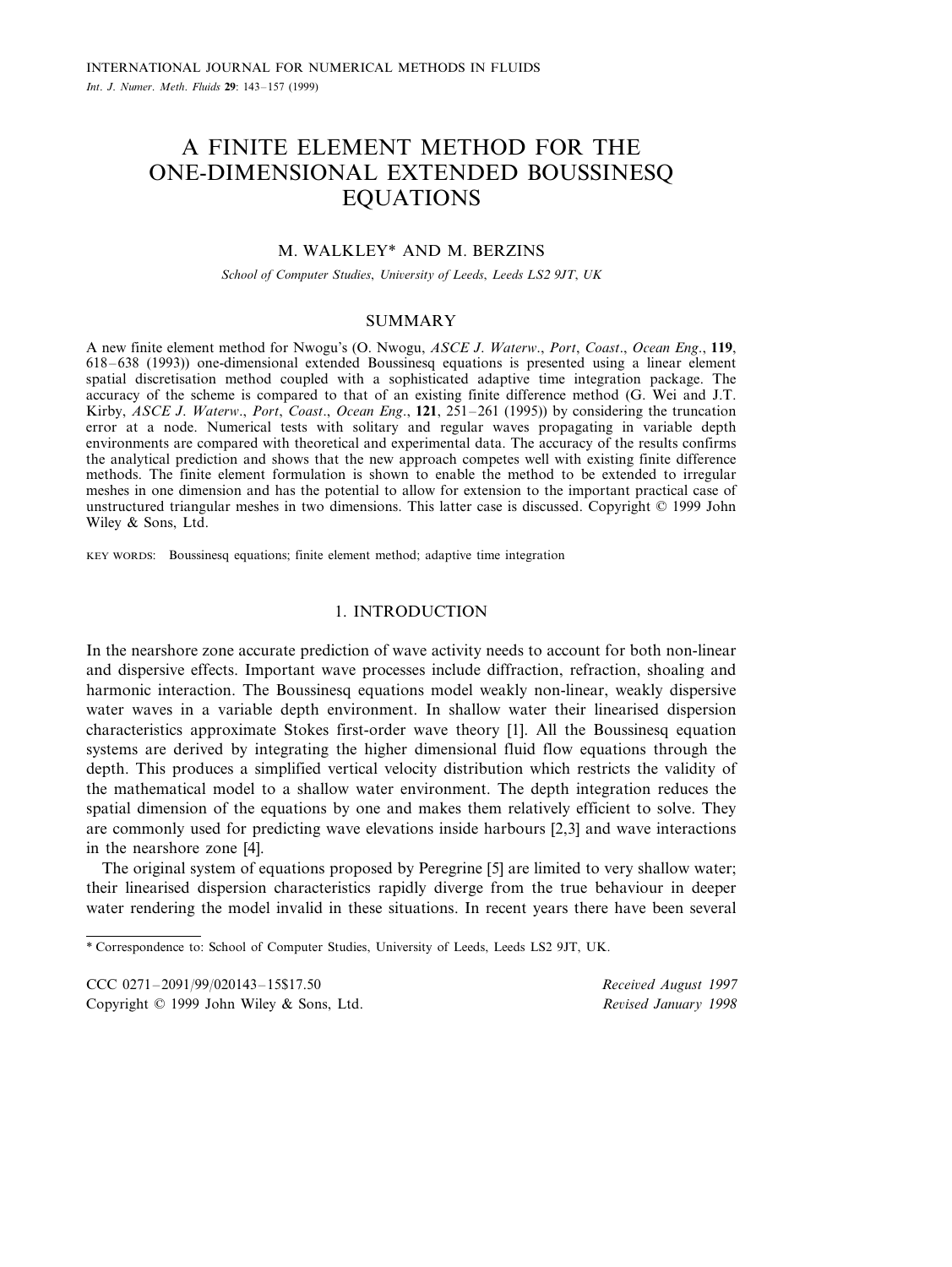proposals of extended Boussinesq systems for which the dispersion relationship is valid up to the deep water limit, increasing the useful range of these models for many applications. Madsen *et al*. [6] added extra dispersion terms to the original system in order to improve the linear dispersion characteristics. This procedure was extended to a variable depth environment [7], although more recent work by Beji and Nadaoka [8] has suggested that there may be inconsistencies in this approach. Beji and Nadaoka [8] have produced an extended Boussinesq system, valid in a variable depth environment, by a simple algebraic manipulation of Peregrine's original system. In contrast Nwogu [9] derived an extended system of equations from the full fluid equations by choosing the velocity at an arbitrary depth as one of the variables. Although the latter two systems have equivalent linearised dispersion characteristics and shoaling properties, Nwogu's system is used in this work. The proposed finite element method is easier to apply to this form of the equations for reasons given in Section 3.2. Although the extended systems have improved dispersion characteristics, they are all still formally of the same accuracy as the original system and restricted to a shallow water environment.

Most of the numerical schemes for the Boussinesq equations are based on finite difference methods. Abbot *et al*. [2,10] pioneered the finite difference solution of the original Boussinesq system. They showed that careful analysis of the truncation errors was necessary to ensure that an accurate model was obtained. In particular it was shown that the truncation errors of a low-order approximation in space or time could contaminate the real dispersive terms present in the equations. They included the important truncation error terms in their model to prevent this occurring. Nwogu's scheme [9] applied this principle to the extended Boussinesq system. Wei and Kirby [11] eliminated the dispersive errors by differencing selected spatial terms to higher order and integrating in time with a high-order predictor–corrector method. This difference scheme is described in more detail in Section 3.1. The finite difference methods are simple to formulate, but difficulties in modelling irregular geometries in two space dimensions with structured grids can lead to a loss of accuracy [3]. Unstructured finite element methods are straightforward to apply on complex domains but their application in this area has so far been limited to the original Boussinesq system  $[12-14]$ . The Diffpack software  $[15]$  has also been applied to the original Boussinesq system.

A method of lines approach is adopted in this work. A complete spatial discretisation is performed producing a system of ordinary differential equations in time, and boundary conditions in either algebraic or differential form. This is generally classed as a differential-algebraic equation system. The system is solved using SPRINT [16]; a general purpose time integration package using adaptive order, adaptive time stepping methods driven by state-ofthe-art local error control strategies. The aim of this work is to take a first step in the direction of applying finite element methods to geometrically complex two-dimensional problems using unstructured triangular meshes. This will be done by investigating the implementation of finite element methods for the one-dimensional extended Boussinesq equations. Although the spatial discretisation method must have an obvious extension to two-dimensional unstructured triangular grids, at the same time it must be competitive in terms of computational speed with existing finite difference methods. The approach adopted here is to use a linear finite element spatial discretisation coupled with a sophisticated time integration strategy. The linear Galerkin finite element method [17] cannot be applied directly to the system due to the presence of third-order spatial derivatives. Here the equations are rewritten in a lower order form, suitable for a linear finite element approximation by introducing an auxilliary algebraic equation. The additional computational expense of solving this equation is reduced by approximating it in an explicit form and the overall computational expense is that of solving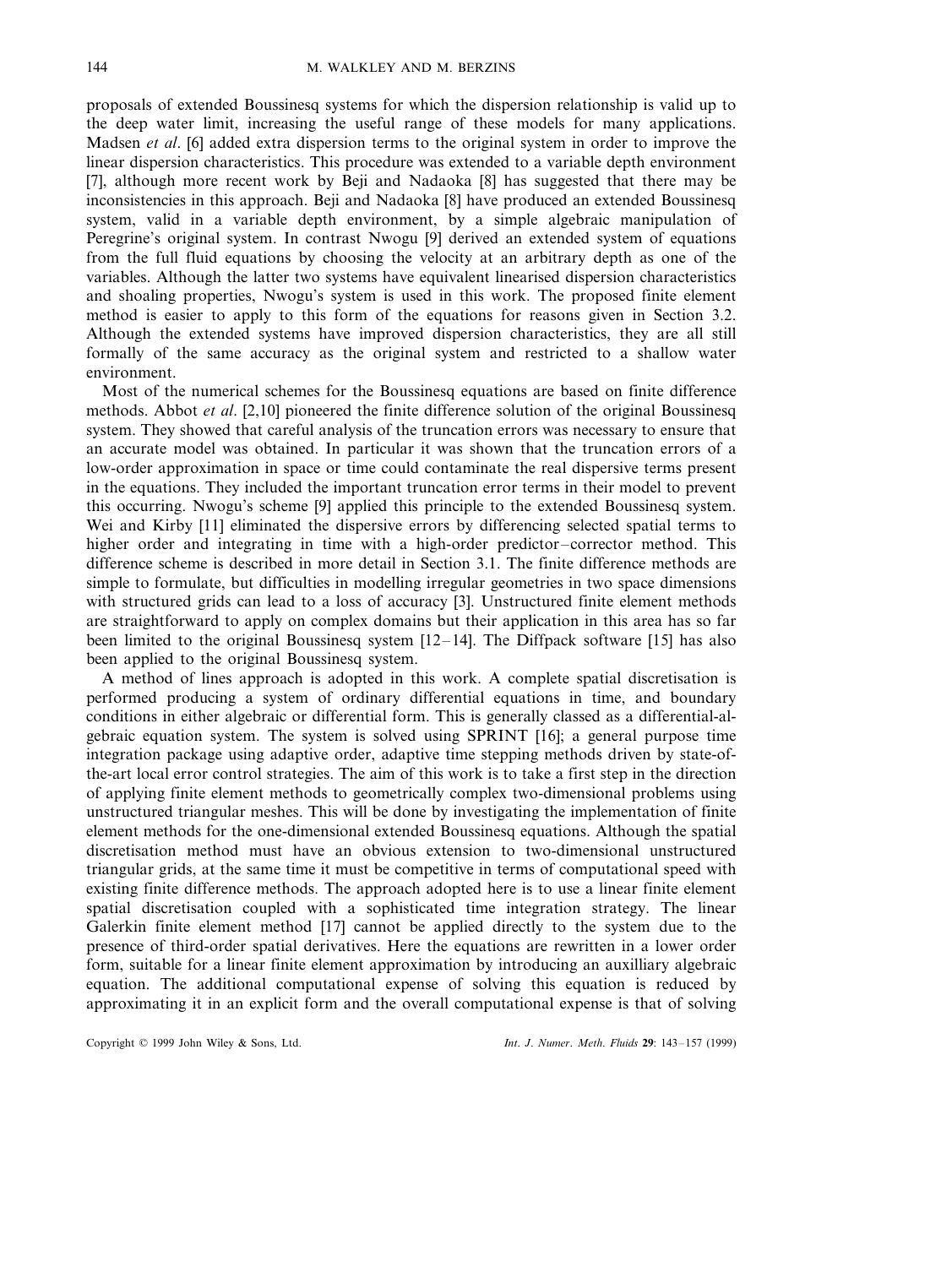a system of two coupled partial differential equations, which is the same as for the finite difference methods.

The remainder of this paper is structured as follows. Section 2 describes the chosen mathematical model for shallow water flow. Section 3 reviews a published finite difference method for these equations and proposes a linear finite element method for the spatial approximation coupled with a sophisticated adaptive time integration strategy. In Section 4 the spatial accuracy of the new scheme is analysed by examining the truncation error at a node. In Section 5 numerical experiments are presented comparing the proposed method with theoretical results, experimental results and a previously published finite difference method. Section 6 discusses the results and considers the issues involved in extending this method to two dimensions.

# 2. THE BOUSSINESQ EQUATION SYSTEM

The physical system can be characterised by a typical water depth *H*, a typical wavelength  $\lambda$ and a typical wave amplitude *a*. The non-linearity and dispersion present in the system are parameterised by the ratios  $\epsilon$  and  $\sigma$  respectively. Ursell [18] discovered a correlation between these two parameters that predicts which wave theory will be applicable. This is known as the Ursell number, *U*.

$$
\epsilon = \frac{a}{H'},\tag{1}
$$

$$
\sigma = \frac{H}{\lambda},\tag{2}
$$

$$
U = \frac{\epsilon}{\sigma^2} = \frac{a\lambda^2}{H^3}.
$$
\n(3)

The Boussinesq wave theory requires  $\epsilon \ll 1$ ,  $\sigma \ll 1$  and *U* to be  $\mathcal{O}(1)$ . The equation system can be consistently derived from the inviscid, incompressible, irrotational fluid flow equations by suitably scaling and non-dimensionalising the equations, integrating through the depth and then expanding in terms of the small parameters  $\sigma$  and  $\epsilon$  [19]. Terms up to and including  $\mathcal{O}(\epsilon, \sigma^2)$  are retained.

Nwogu's extended Boussinesq equation system is given below in terms of free surface elevation  $\xi(x, t)$ , velocity  $u(x, t)$  at depth *z*, and depth profile  $h(x)$ ,

$$
\frac{\partial \xi}{\partial t} + \frac{\partial}{\partial x} \left( (\xi + h)u \right) + \frac{\partial}{\partial x} \left( A_1 h^3 \frac{\partial^2 u}{\partial x^2} + A_2 h^2 \frac{\partial^2}{\partial x^2} (hu) \right) = 0, \tag{4}
$$

$$
\frac{\partial u}{\partial t} + \frac{\partial}{\partial x} \left( \frac{u^2}{2} + g \xi \right) + B_1 h^2 \frac{\partial^3 u}{\partial x^2 \partial t} + B_2 h \frac{\partial^2}{\partial x^2} \left( h \frac{\partial u}{\partial t} \right) = 0,
$$
\n(5)

where

$$
A_1 = \frac{\theta^2}{2} - \frac{1}{6},\tag{6}
$$

$$
A_2 = \theta + \frac{1}{2},\tag{7}
$$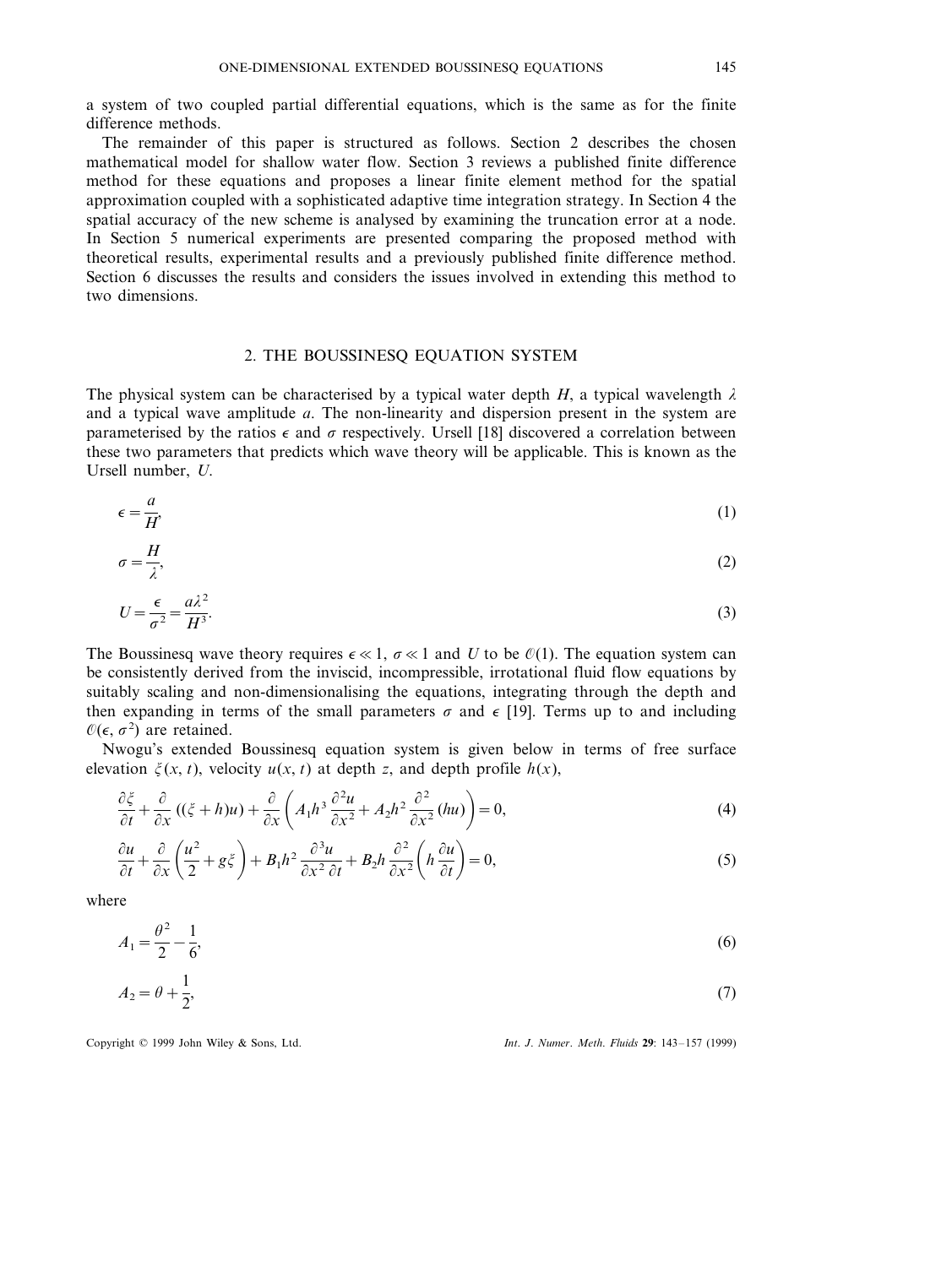$$
B_1 = \frac{\theta^2}{2},
$$
  
\n
$$
B_2 = \theta.
$$
  
\n(8)

The free parameter  $\theta = z/h$  is chosen to minimise the difference between the equations' linearised dispersion characteristics and the full linear dispersion relation. A more detailed discussion of this choice is given in References [9,11]. The value  $\theta = -0.531$ , suggested by Nwogu [9], is used throughout this work.

# 3. NUMERICAL METHODS

#### 3.1. *A finite difference method*

Wei and Kirby [11] proposed differencing selected terms of Nwogu's extended system to higher order. They showed that if the first spatial derivative is approximated to fourth-orderaccuracy, with the other derivatives approximated to second-order-accuracy, then no nonphysical dispersion is produced by the numerical scheme. For the analysis of this scheme, and for comparison with the finite element scheme described and analysed in the following sections, it is helpful to state the form of this discretisation with the leading truncation error terms. On a uniform mesh of size  $\Delta$ ,

$$
\frac{df}{dx}(x_i) = \frac{1}{12\Delta} (f_{i-2} - 8f_{i-1} + 8f_{i+1} - f_{i+2}) - \frac{1}{90} \Delta^4 \frac{d^5 f}{dx^5}(x_i) + \mathcal{O}(\Delta^6),\tag{10}
$$

$$
\frac{d^2 f}{dx^2}(x_i) = \frac{1}{\Delta^2} (f_{i-1} - 2f_i + f_{i+1}) + \frac{1}{12} \Delta^2 \frac{d^4 f}{dx^4}(x_i) + \mathcal{O}(\Delta^4),\tag{11}
$$

$$
\frac{d^3 f}{dx^3}(x_i) = \frac{1}{2\Delta^3} \left( -f_{i-2} + 2f_{i-1} - 2f_{i+1} + f_{i+2} \right) + \frac{7}{60} \Delta^2 \frac{d^5 f}{dx^5}(x_i) + \mathcal{O}(\Delta^4). \tag{12}
$$

The difference stencils are all centred, to maintain high accuracy. No attempt is made to modify the first derivative stencil to account for convection, as this would introduce diffusive errors in the form of second-order derivatives.

Applying these to Nwogu's system  $(4)$ – $(5)$ , all the spatial truncation error terms are expressed in terms of fourth and higher derivatives and will not contaminate the real dispersive terms which are at most third-order derivatives in space. In the scaled, non-dimensionalised Boussinesq system [9] these higher derivatives can be neglected as being higher order terms in  $\epsilon$  and  $\sigma$  without affecting the model. However this scheme remains essentially second-order-accurate in space. The results presented by Wei and Kirby [11] and other work with the same scheme [20] confirm that this finite difference method is both accurate and efficient.

# 3.2. *A finite element method*

The third-order spatial derivative present in Equation (4) complicates the application of a finite element method. A weighted residual form of the problem will contain second-order spatial derivatives, and so the usual  $C<sup>0</sup>$  finite element approximation cannot be used [17]. Higher order finite element approximations such as the  $C<sup>1</sup>$  Hermite cubic and the  $C<sup>2</sup>$  cubic spline can be used, but their application is generally limited to regular grids in one dimension [21].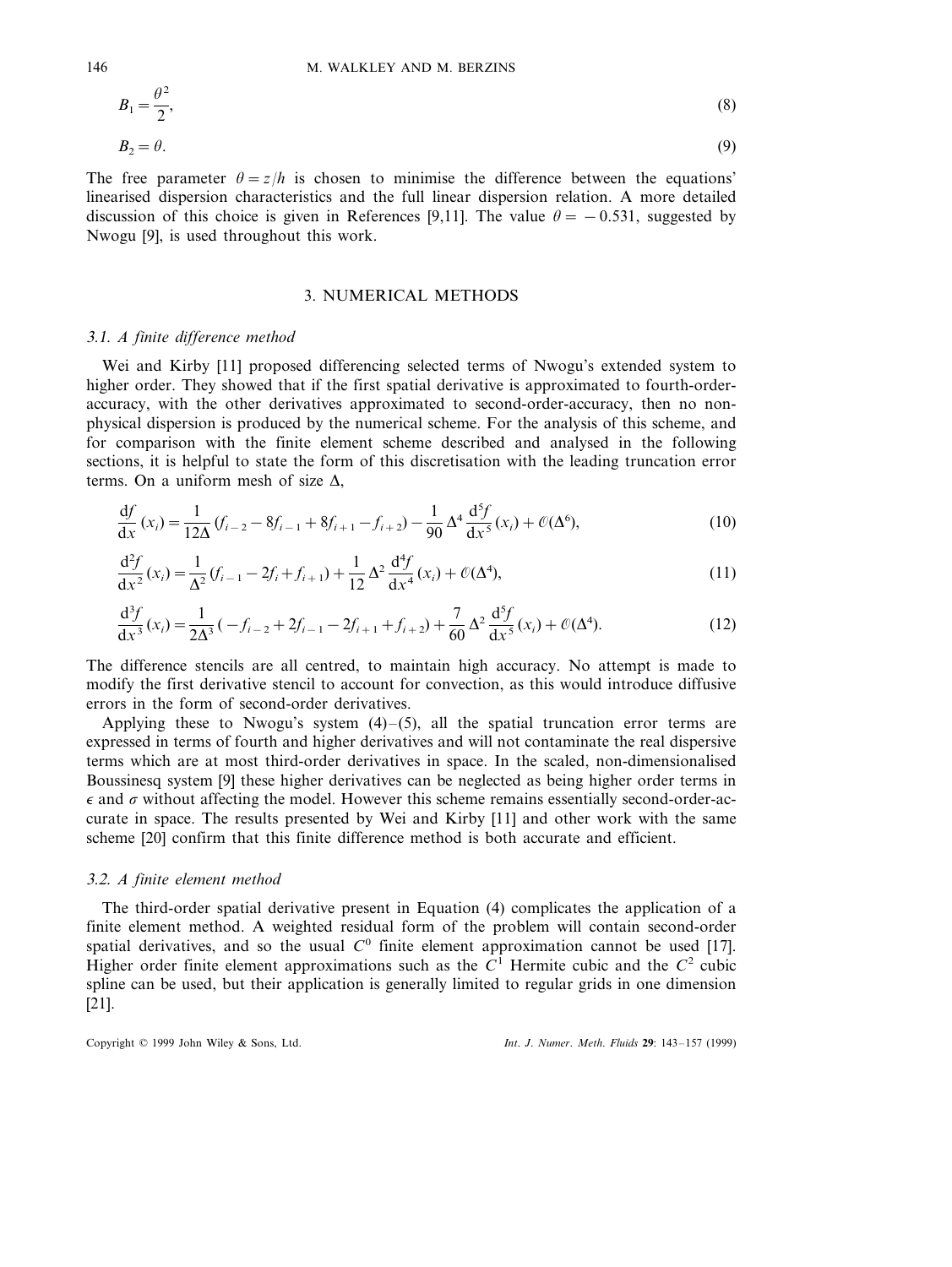At the expense of introducing an extra equation for a new variable *w* into the system, the order of the highest spatial derivatives can be reduced:

$$
\frac{\partial \xi}{\partial t} + \frac{\partial}{\partial x} \left( (\xi + h)u \right) + \frac{\partial w}{\partial x} = 0,
$$
\n(13)

$$
\frac{\partial u}{\partial t} + \frac{\partial}{\partial x} \left( \frac{u^2}{2} + g\zeta \right) + B_1 h^2 \frac{\partial^3 u}{\partial x^2 \partial t} + B_2 h \frac{\partial^2}{\partial x^2} \left( h \frac{\partial u}{\partial t} \right) = 0,
$$
\n(14)

$$
w - A_1 h^3 \frac{\partial^2 u}{\partial x^2} - A_2 h^2 \frac{\partial^2}{\partial x^2} (hu) = 0.
$$
 (15)

This manipulation of the equation system extends naturally to Nwogu's two-dimensional extended Boussinesq system, where two extra equations must be introduced. The equivalent manipulation of Beji and Nadaoka's equations [8] is not so straightforward when extended to the variable depth case and it is for this reason that Nwogu's system is preferred.

To simplify what follows, the constant depth equations will be used. The finite element method described will apply equally well to the more general system  $(13)$ – $(15)$ .

$$
\dot{\xi} + \frac{\partial}{\partial x} \left( p + w \right) = 0,\tag{16}
$$

$$
\dot{u} + \frac{\partial q}{\partial x} + \beta \frac{\partial^2 \dot{u}}{\partial x^2} = 0,\tag{17}
$$

$$
w - \alpha \frac{\partial^2 u}{\partial x^2} = 0,\tag{18}
$$

where

$$
\dot{v} = \frac{\partial v}{\partial t},\tag{19}
$$

$$
p = (\xi + h)u,\tag{20}
$$

$$
q = \frac{u^2}{2} + g\xi,\tag{21}
$$

$$
\alpha = (A_1 + A_2)h^3,\tag{22}
$$

$$
\beta = (B_1 + B_2)h^2. \tag{23}
$$

The Galerkin finite element method, analogous to the centred finite difference method of the previous section, is used here [17]. We define a set of *N* nodes as the intersection points of  $(N-1)$  non-overlapping elements that completely cover the spatial domain  $\Omega$ . A set of basis functions,  $\phi_i(x)$ , interpolate nodal values of the unknowns over the elements. The finite element method described below is based on a set of standard linear basis functions,

$$
\phi_i(x_j) = \delta_{ij}, \quad i, j = 1, 2, \dots, N,
$$
\n(24)

where  $\delta_{ij}$  is the usual delta function. An unknown function  $v(x, t)$  is interpolated over the domain as

$$
v(x, t) \approx \phi_j(x)v_j(t). \tag{25}
$$

The finite element discretisation is developed by multiplying Equations  $(16)$ – $(18)$  by a test function,  $\phi_i(x)$ , and integrating over the spatial domain  $\Omega$ . The spatial derivatives are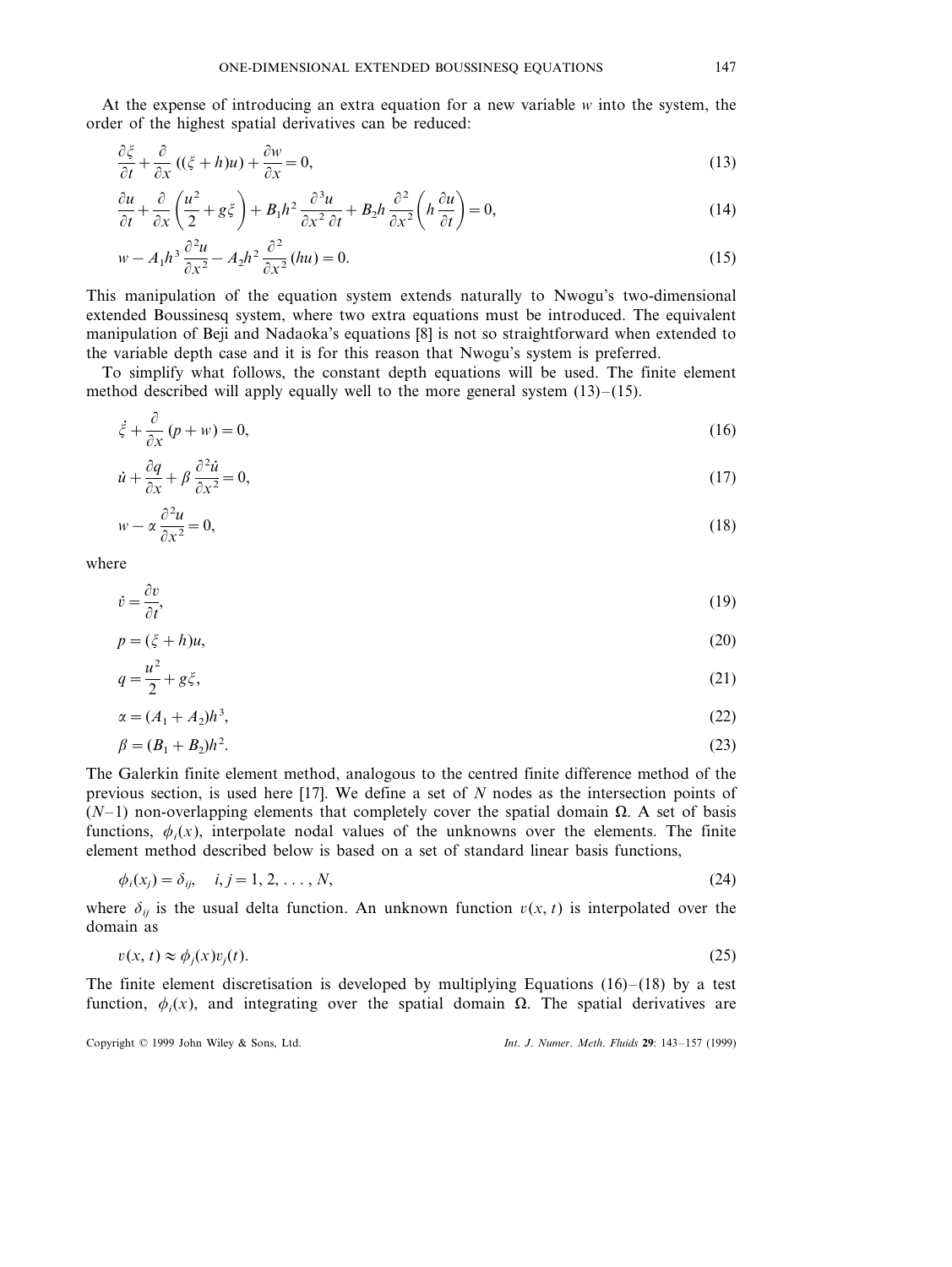integrated by parts which introduces integrals on the boundary  $\Gamma$ . The approximation (25) is used to replace the continuous functions. The non-linear terms *p* and *q* are interpolated as nodal quantities. This form of approximation is known to be accurate for this class of equations [22], and is found to be crucial for the truncation error analysis of Section 4.

$$
M_{ij}\ddot{\zeta}_j - C_{ij}(p_j + w_j) + \int_{\Gamma} \phi_i(p+w)n_x d\Gamma = 0,
$$
\n(26)

$$
M_{ij}\dot{u}_j - C_{ij}q_j - \beta K_{ij}\dot{u}_j + \int_{\Gamma} \phi_i \left(q + \beta \frac{\partial \dot{u}}{\partial x}\right) n_x d\Gamma = 0, \qquad (27)
$$

$$
M_{ij}w_j + \alpha K_{ij}u_j - \alpha \int_{\Gamma} \phi_i \frac{\partial u}{\partial x} n_x d\Gamma = 0,
$$
\n(28)

where  $n_x$  is the outward normal at the boundary of the one-dimensional domain, and

$$
M_{ij} = \int_{\Omega} \phi_i \phi_j \, d\Omega, \tag{29}
$$

$$
C_{ij} = \int_{\Omega} \frac{\mathrm{d}\phi_i}{\mathrm{d}x} \phi_j \,\mathrm{d}\Omega,\tag{30}
$$

$$
K_{ij} = \int_{\Omega} \frac{\mathrm{d}\phi_i}{\mathrm{d}x} \frac{\mathrm{d}\phi_j}{\mathrm{d}x} \,\mathrm{d}\Omega. \tag{31}
$$

The integrals  $(29)$ – $(31)$  are evaluated by integrating over each element individually and summing the results at the nodes. This procedure is simple to automate using the *isoparametric concept* [17], where the integration on each element is mapped to a unit reference element on which the values  $(29)$ – $(31)$  can be precomputed.

Equation (28) represents an additional algebraic system to solve at each time step which will increase the required computational time by approximately one-half over the finite difference schemes, which can directly replace the third spatial derivative. In two dimensions there will be two auxilliary variables and hence two, in general sparse, matrix systems to be solved. The solution of the system (28) requires the inversion of the matrix *M*, generally termed the *mass matrix* [17]. A considerable simplification is achieved if the mass matrix can be replaced by a purely diagonal approximation, or in the finite element terminology *lumped* [17]. This equation can then be decoupled from the 3*N*-dimensional system (26)–(28) and solved explicitly at each time step. This will make the finite element scheme competitive with existing finite difference spatial discretisations, which produce only a 2*N*-dimensional system of differential equations in time. The lumping procedure replaces Equation (28) with

$$
w_i = \frac{1}{M_i^L} \left( -\alpha K_{ij} u_j + \alpha \int_{\Gamma} \phi_i \frac{\partial u}{\partial x} n_x d\Gamma \right),
$$
\n(32)

where

$$
M_i^L = \sum_j M_{ij}.\tag{33}
$$

Although lumping the matrix is known to decrease the accuracy of the approximation [17], the analysis in Section 4 shows that the spatial truncation error is not significantly affected by this approximation. An alternative approach to inverting the mass matrix in Equation (28) without the diagonal approximation, would be to use the simple iterative method of Donea and Giuliani [23].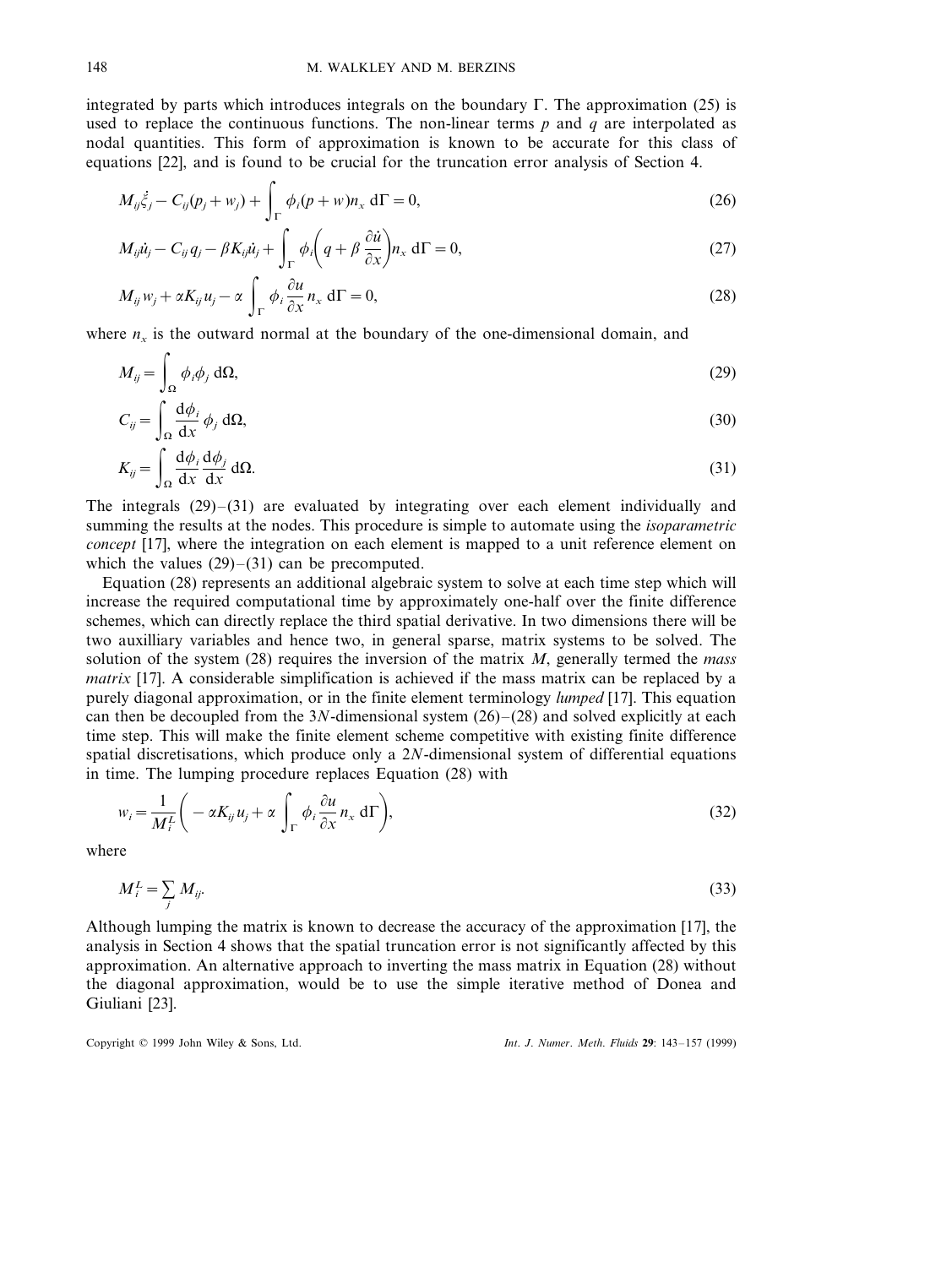Suitable boundary conditions are required for the numerical experiments. At an inflow boundary the free surface elevation,  $\xi$ , is prescribed. For the periodic wave cases considered here, the velocity *u* and auxilliary variable *w* are evaluated using the linearised form of equations (16)–(18), and are also prescribed at the inflow points [11]. At an outflow boundary it is important to minimise non-physical reflection of information back into the domain. A simple radiation boundary condition [20] is not completely effective because the dispersive waves have no single phase speed. Here a sponge layer [11] is introduced near the outflow boundary in the form of a viscous term which increases in magnitude closer to the outflow. These viscous terms are added to Equations (26) and (27). The amount of viscosity has to be determined by experiment so as to effectively damp the outgoing waves without allowing significant reflection. At a solid, reflecting boundary the impermeability condition

$$
u n_x = 0 \quad \Rightarrow \quad u = 0,\tag{34}
$$

is prescribed, and from considering Equation (16),

$$
\int_{\Omega} \dot{\zeta} \, d\Omega = -\int_{\Omega} \frac{\partial}{\partial x} \left( p + w \right) d\Omega, \tag{35}
$$

$$
\frac{\partial}{\partial t} \left( \int_{\Omega} \zeta \, d\Omega \right) = - \int_{\Gamma} (p + w) n_x \, d\Gamma = 0,
$$
\n(36)

by conservation of mass. Therefore at the reflecting boundary, Equation (27) is replaced by Equation (34) and the boundary integral in Equation (26) is set to zero. The boundary integral in Equation (32) is undetermined at outflow and solid boundaries and is extrapolated from the adjacent element in these cases. Partial reflection is not considered here but can be implemented as a simple modification to the fully reflecting boundary conditions [9]. Another important boundary condition is that of wave reflection at the inflow boundary. However this is not relevant to the examples considered here.

#### 3.3. *Time integration*

Truncation errors from a low-order time integration scheme will also produce non-physical dispersion and contaminate the mathematical model. In previous work the time integration has usually been with a high-order accuracy predictor–corrector method [11,20], or with a lower order method and corrections for the truncation errors [9,10]. In this work we achieve the necessary accuracy by making use of variable order, variable time step software based on backward differentiation formulae (BDF) as implemented in the SPRINT package [16].

The spatial discretisation described in Section 3.2 results in a 2*N*-dimensional linear system of differential equations of the form

$$
A_{ij}\dot{y}_j - f_i = 0,\tag{37}
$$

where

$$
y = (\xi_1, u_1, \xi_2, u_2, \dots, \xi_N, u_N)^t,
$$
\n(38)

$$
f = f(t, y). \tag{39}
$$

The software controls the local error in *y* over each time step by varying both the order of the BDF method and the time step, so that a uniformly high accuracy in time can be achieved [24]. The user controls the local error by supplying relative and absolute tolerances,  $r_{\text{tol}}$  and  $a_{\text{tol}}$ respectively, which can be vector quantities in general. Here,  $r_{\text{tol}}$  and  $a_{\text{tol}}$  are scalar values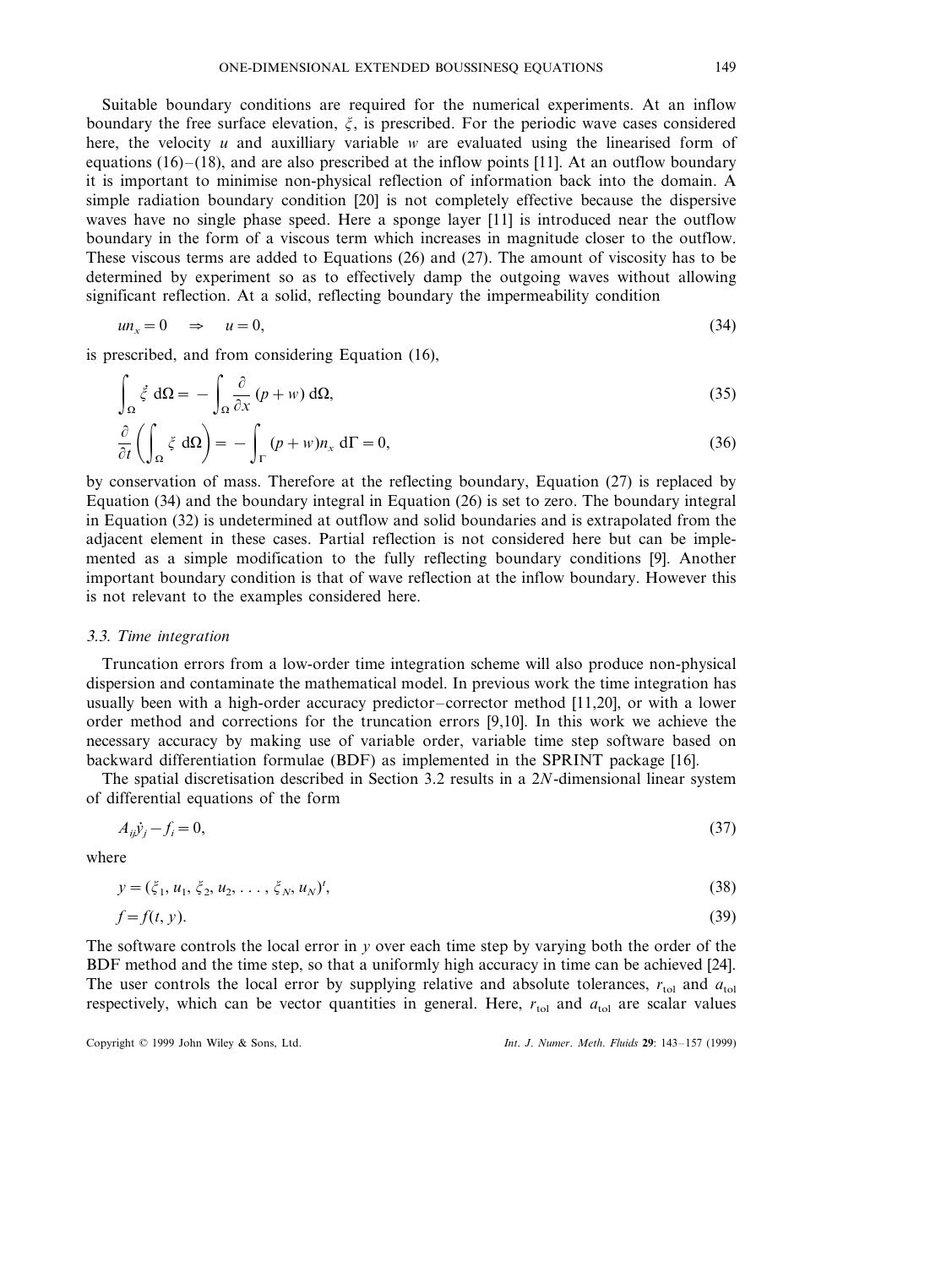determined by experiment; lowering their values until solution independency is established. This will ensure that the error in the solution is dominated by the spatial discretisation error. In this work  $r_{\text{tol}}=a_{\text{tol}}=10^{-6}$  was chosen after repeated experiments, reflecting the high accuracy required in the time integration.

Consistent initial conditions are calculated automatically by the software. Given an initial solution,  $y(t_0)$ , initial time derivatives,  $\dot{y}(t_0)$ , are computed such that the system (37) is satisfied [25].

# 4. TRUNCATION ERROR ANALYSIS

In this section the truncation error of the linear finite element scheme defined by Equations (26), (27) and (32) will be analysed. The linear finite element scheme is only second-order-accurate in space and it is therefore possible that error terms will contaminate the physical dispersion in a similar way to a low-order finite difference method. The analysis that follows will show that this does not happen here and that the truncation error is of a similar form to that of Wei and Kirby's finite difference scheme  $(10)$ – $(12)$  described in Section 3.1.

With a linear finite element discretisation on a regular mesh of element length  $\Delta$ , Equation (27) has the following form at an internal node:

$$
\frac{\Delta}{6}(\dot{u}_{i-1} + 4\dot{u}_i + \dot{u}_{i+1}) + \frac{1}{2}(q_{i+1} - q_{i-1}) - \frac{\beta}{\Delta}(-\dot{u}_{i-1} + 2\dot{u}_i - \dot{u}_{i+1}) = 0.
$$
\n(40)

Using standard Taylor series expansions in space and the original Equation (27), it is straightforward to show that the truncation error at a node has the form

$$
-\beta \frac{\Delta^2}{12} \frac{\partial^4 \dot{u}_i}{\partial x^4} + \Delta^4 \left(\frac{1}{72} \frac{\partial^4 \dot{u}_i}{\partial x^4} + \frac{1}{120} \frac{\partial^5 q_i}{\partial x^5} + \frac{\beta}{360} \frac{\partial^6 \dot{u}_i}{\partial x^6}\right) + \mathcal{O}(\Delta^6). \tag{41}
$$

The leading term is  $\mathcal{O}(\Delta^2)$  due to the linear approximation but multiplies a fourth-order derivative. This will not corrupt the physical dispersion present in the system, which depends on third and lower derivatives, and suggests that the linear finite element approximation is acceptable for this equation.

With a linear finite element discretisation on a regular mesh of element length  $\Delta$ , Equations (26) and (32) have the following form at an internal node:

$$
\frac{\Delta}{6}(\dot{\xi}_{i-1} + 4\dot{\xi}_{i} + \dot{\xi}_{i+1}) + \frac{1}{2}(p_{i+1} - p_{i-1}) + \frac{1}{2}(w_{i+1} - w_{i-1}) = 0,
$$
\n(42)

$$
\Delta w_i + \frac{\alpha}{\Delta}(-u_{i-1} + 2u_i - u_{i+1}) = 0.
$$
\n(43)

Again, using Taylor series expansions and then using Equation  $(43)$  to replace the  $w_i$  terms in Equation (42), the truncation error at a node is

$$
\alpha \frac{\Delta^2}{12} \frac{\partial^5 u_i}{\partial x^5} + \Delta^4 \left( \frac{1}{72} \frac{\partial^4 \xi_i}{\partial x^4} + \frac{1}{120} \frac{\partial^5 p_i}{\partial x^5} + \frac{\alpha}{40} \frac{\partial^7 u_i}{\partial x^7} \right) + \mathcal{O}(\Delta^6). \tag{44}
$$

The leading truncation error term indicates that the discretisation is  $O(\Delta^2)$  accurate but that the form of this leading error will not contaminate the physical dispersion. Importantly, the accuracy does not appear to have been significantly reduced by the diagonal approximation of the mass matrix in Equation (43).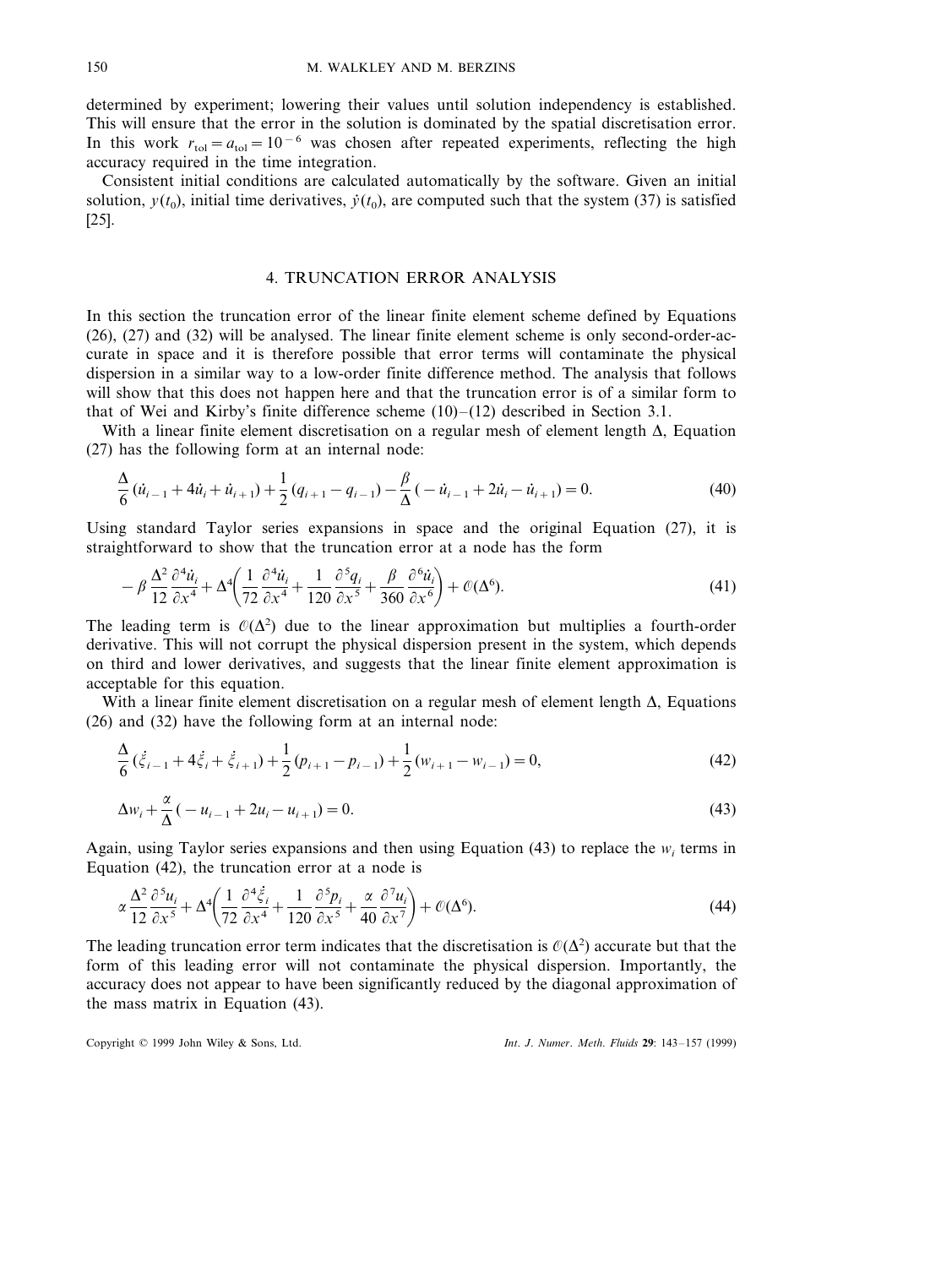It has been shown that a linear finite element discretisation can produce a suitable numerical model for Nwogu's extended Boussinesq equations. The model is only second-order-accurate, but the form of the leading error terms will not contaminate the physical dispersion present in the equations. This scheme can therefore be thought of as an analogue of Wei and Kirby's finite difference scheme, which approximates the first-order spatial derivatives to higher order, to produce a similar effect. Lumping the mass matrix in Equation (28) considerably improves the efficiency of the scheme, as *w* can now be calculated without the inversion of a matrix. In two dimensions this saving will be even more significant. This truncation error analysis can be directly extended to the Boussinesq system with non-uniform depth  $(13)$ – $(15)$  discretised on a regular mesh.

The proposed finite element method is simple to extend to a non-uniform mesh. However the truncation error analysis of this section has to be modified to account for a varying mesh. For example, if  $\Delta_i$  denotes the length of the element  $[x_i, x_{i+1}]$ , the truncation error of Equation (27) can, with some manipulation, be shown to be

$$
\left(\frac{\Delta_i-\Delta_{i-1}}{6}\right)\frac{\partial^2 q_i}{\partial x^2}-\frac{1}{12}\left(\frac{\Delta_i^3+\Delta_{i-1}^3}{\Delta_i+\Delta_{i-1}}\right)\beta\frac{\partial^4 \dot{u}_i}{\partial x^4}+\mathcal{O}(\Delta_{i-1}^3,\Delta_i^3). \tag{45}
$$

The leading term will produce numerical diffusion in the scheme. It may be possible to restrict the amount of diffusion present by limiting the rate of variation in the mesh size, i.e. keeping  $(\Delta_i - \Delta_{i-1})$  small. An example is included in the following section to illustrate the effect of a non-uniform mesh.

# 5. NUMERICAL EXPERIMENTS

### 5.1. A solitary wave with constant depth

The simulation of a solitary wave requires that both the non-linearity and dispersion are accurately modelled. This case is used here to assess the accuracy of the finite element model and the time integration strategy. Wei and Kirby have derived an approximate solitary wave solution of Nwogu's extended Boussinesq system:

$$
\zeta(x, t) = a_1 \operatorname{sech}^2(b(x - ct)) + a_2 \operatorname{sech}^4(b(x - ct)),
$$
\n(46)

$$
u(x, t) = a \operatorname{sech}^2(b(x - ct)).
$$
\n<sup>(47)</sup>

The expressions for the coefficients  $a_1$ ,  $a_2$ ,  $a$ ,  $b$  and  $c$  are given in Reference [11]. The spatial domain  $x \in [-50, 250]$  is uniformly discretised with 600 linear finite elements and, equivalently, 601 equally spaced finite difference nodes. The spatial domain is infinite theoretically but in practice it is truncated at a suitable distance from the wave and all variables are set to zero at the boundaries. Inflow and outflow boundary conditions are not considered in this example. The wave is initially at the origin and of amplitude 0.045 m, and is propagated for 100 s over an undisturbed depth of 0.45 m. Figure 1 compares the theoretical free surface profile of Equation (46) at  $t = 100$  s with the numerical results from both the proposed finite element scheme and the finite difference scheme described in Section 3.1 coupled with the SPRINT time integration. There is an almost identical slight phase error in the numerical results and a small dispersive tail, but in general both methods propagate the solitary wave accurately. The solution (46) is only an approximation for these equations and so an exact agreement is unlikely.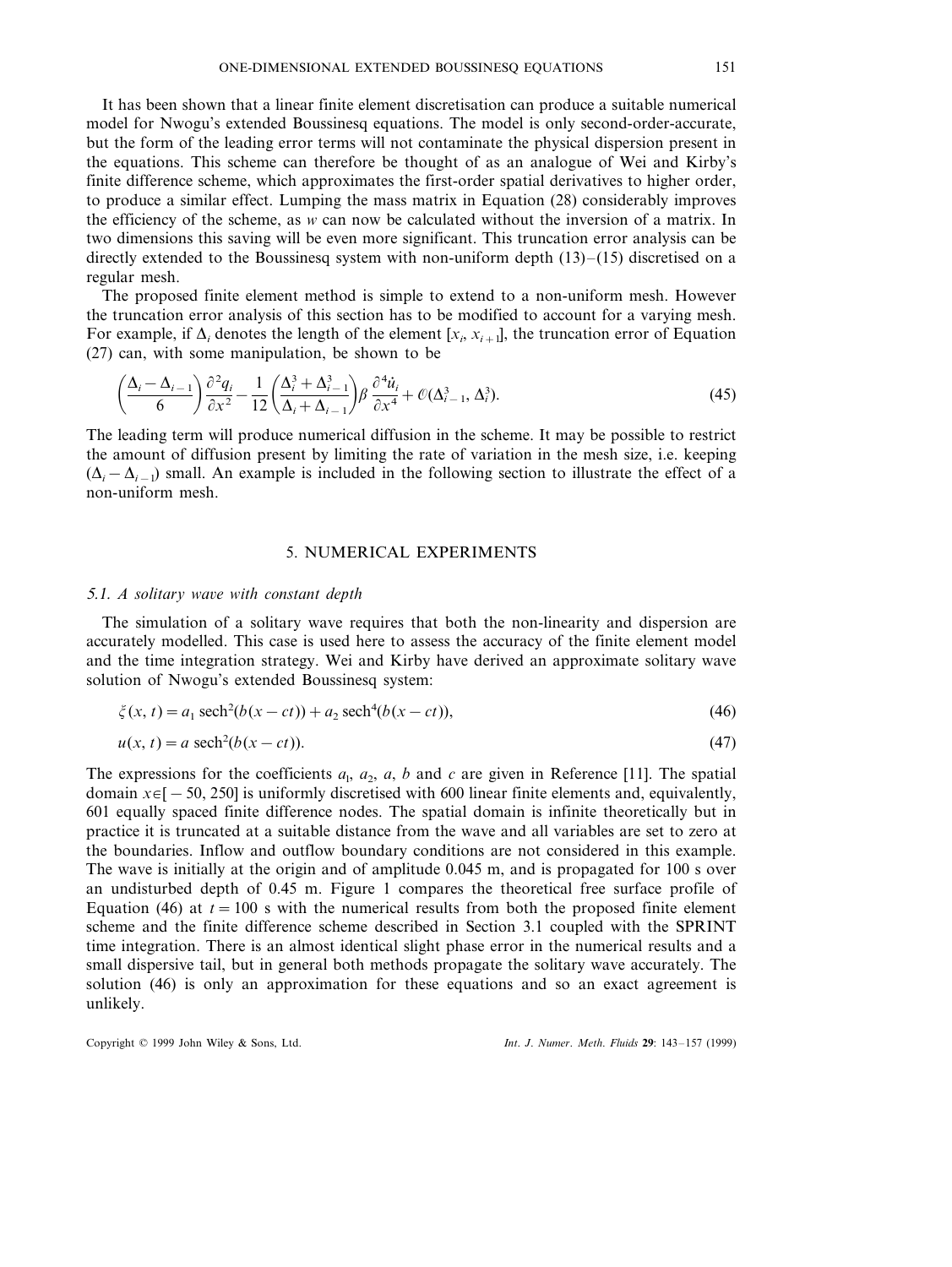

Figure 1. Free surface profile at  $t = 100$  s for the constant depth solitary wave.

### 5.2. *A solitary wave propagating up a slope and reflecting from a vertical wall*

The depth profile for this problem is shown in Figure 2. Experimental data is available for this problem in the form of time series of the free surface elevation at various locations on the slope [26]. The spatial domain  $x \in [-55, 20]$  is uniformly discretised with 600 linear finite elements and the equations are integrated in time for  $t \in [0, 30]$  with the wave initially centred at  $x = -30$ . At  $x = -55$  all variables are set to zero and at  $x = 20$  the fully reflecting boundary conditions are applied. Figure 3 compares the numerical and experimental time series of the free surface elevation at  $x = 17.75$  m for a solitary wave of initial amplitude 0.07 m. The first peak corresponds to the incident wave which is well predicted by the code. The second peak is the reflected wave which is overpredicted by 8%. It is possible that this overprediction is produced because the method is based on inviscid equations, and there are no losses at the reflecting wall. Figure 4 compares the time series at the same location for a



Figure 2. Bathymetry for the solitary wave test cases.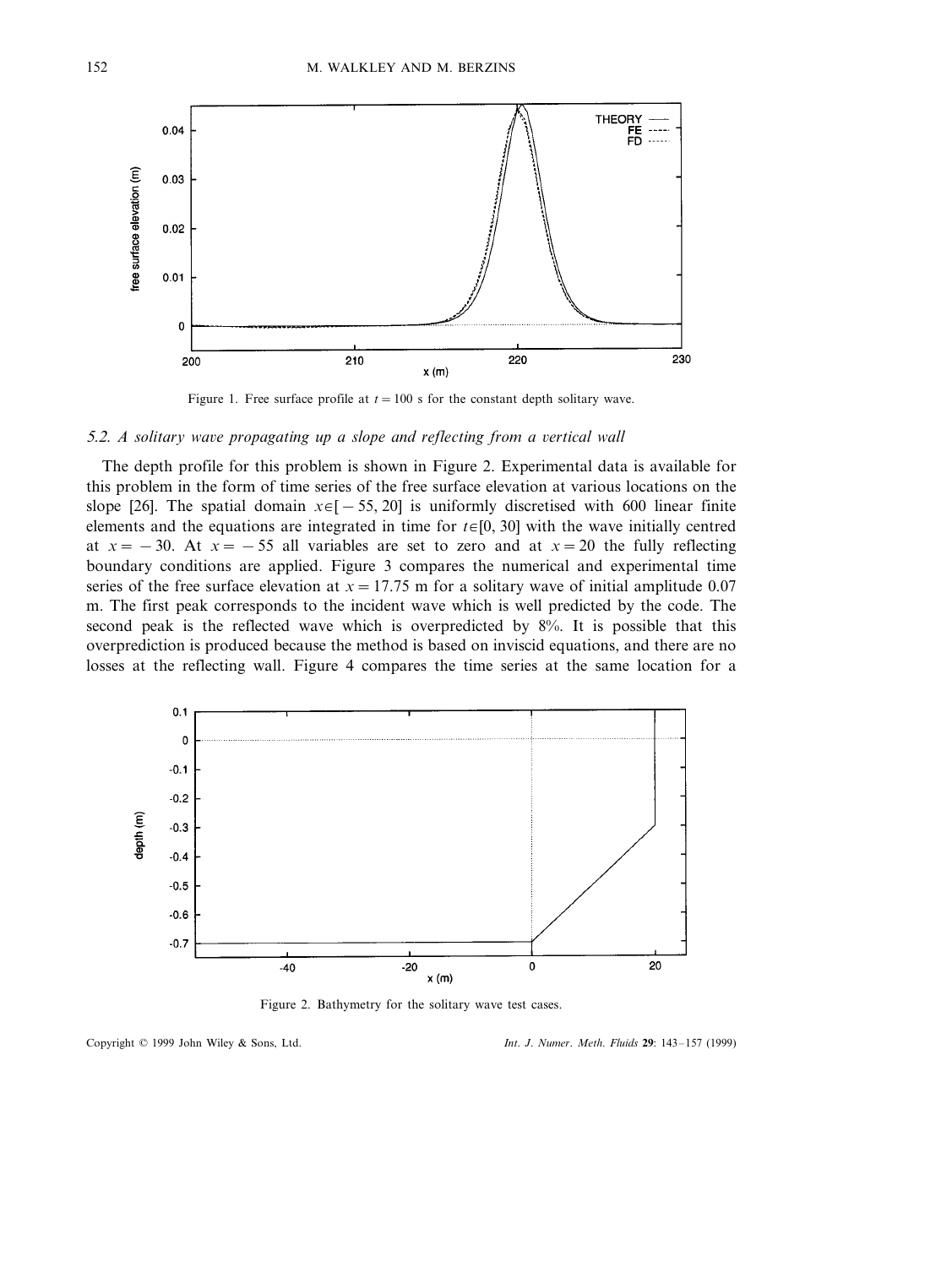

Figure 3. Free surface time history at  $x = 17.75$  m for the 0.07 m solitary wave.

solitary wave of larger initial amplitude 0.12 m. In this case the second peak, corresponding to the reflected wave, is overpredicted by 38%. This can be attributed in part to the fact that the extended equations are restricted to weakly non-linear situations, whereas in this case the reflected wave attains an amplitude comparable with the depth at the wall which is clearly outside the range of validity of the Boussinesq theory as stated in Section 2.

### 5.3. A periodic deep water wave with constant depth

The extended Boussinesq system is able to model wave behaviour right up to the deep water limit  $\sigma = 1/2$  [9]. The original Boussinesq equations are not applicable at the deep water limit as their dispersion relation diverges for  $\sigma > 0.48$  [9]. The test case is a periodic wave of wavelength  $\lambda = 1.12$  m, wave period  $\tau = 0.85$  s and amplitude  $a = 0.025$  m, propagating into an initially undisturbed region of constant depth  $h=0.56$  m. The incident wave has the form



Figure 4. Free surface time history at  $x = 17.75$  m for the 0.12 m solitary wave.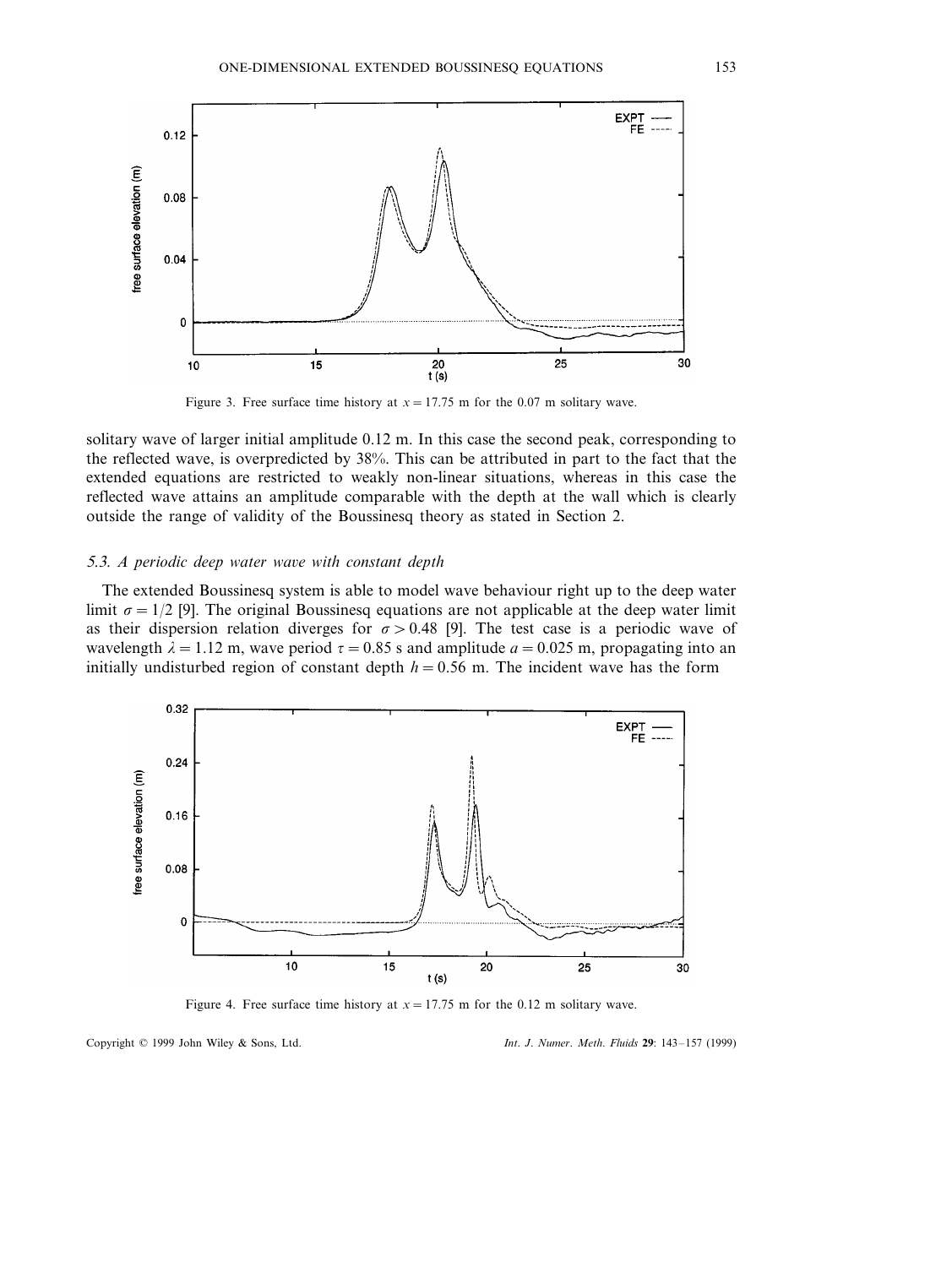

Figure 5. Free surface profile at  $t = 40$  s for the deep water wave.

$$
\zeta(x,t) = a \sin\left(2\pi\left(\frac{x}{\lambda} - \frac{t}{\tau}\right)\right).
$$
\n(48)

The spatial domain  $x \in [0, 15]$  is uniformly discretised with 500 linear finite elements and the problem is integrated for  $t \in [0, 40]$ . The inflow boundary condition is applied at  $x = 0$  and a sponge layer is used near the outflow boundary at  $x = 15$  to prevent reflection back into the domain. Figure 5 shows the free surface profile at  $t=40$  s. A steady periodic flow has been established and the sponge layer is effectively damping the outgoing wave.

#### 5.4. *A periodic wave propagating over a bar*

This problem has been studied previously, and experimental data is available for comparison with the numerical results [27]. The depth profile is shown in Figure 6. The input wave is of the form given in Equation (48) with wavelength  $\lambda = 3.73$  m, wave period  $\tau = 2.02$  s and



Figure 6. Bathymetry for the bar.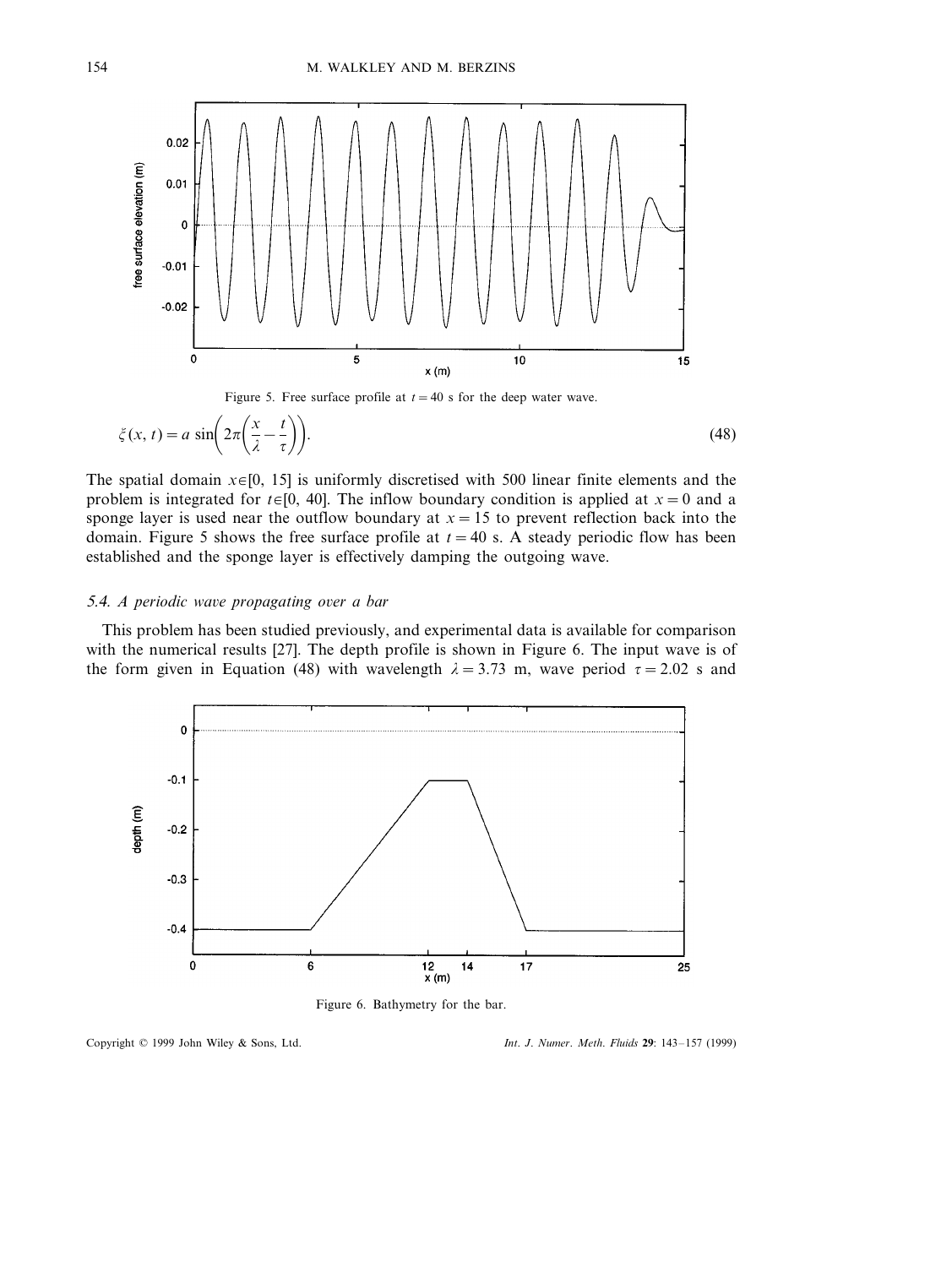

Figure 7. Free surface time history at  $x = 10.5$  m.

amplitude  $a = 0.01$  m and propagates into an initially undisturbed region of depth  $h = 0.40$  m before reaching the bar. A sponge layer is applied at the right boundary to damp the out-going wave. The spatial domain  $x \in [0, 25]$  is uniformly discretised with 500 linear finite elements and the problem is integrated in time for  $t \in [0, 40]$ . Figures 7–9 compare the time histories of the free surface profile with the experimental data at *x*=10.5, 13.5 and 17.3 m, respectively. A visual comparison of the results with a similar study using a finite difference method [20] shows no significant differences in the graphs.

# 5.5. *A non*-*uniform mesh*

The solitary wave experiment of Section 5.2 is recomputed on a non-uniform grid. The constant depth region  $x \in [-55, 0]$  is uniformly discretised as before with 440 linear elements, producing a mesh spacing of 0.125 m. On the slope  $x \in [0, 20]$  the mesh spacing is linearly varied from the constant depth value of 0.125 m at the base to 0.036 m at the top of the slope.



Figure 8. Free surface time history at  $x = 13.5$  m.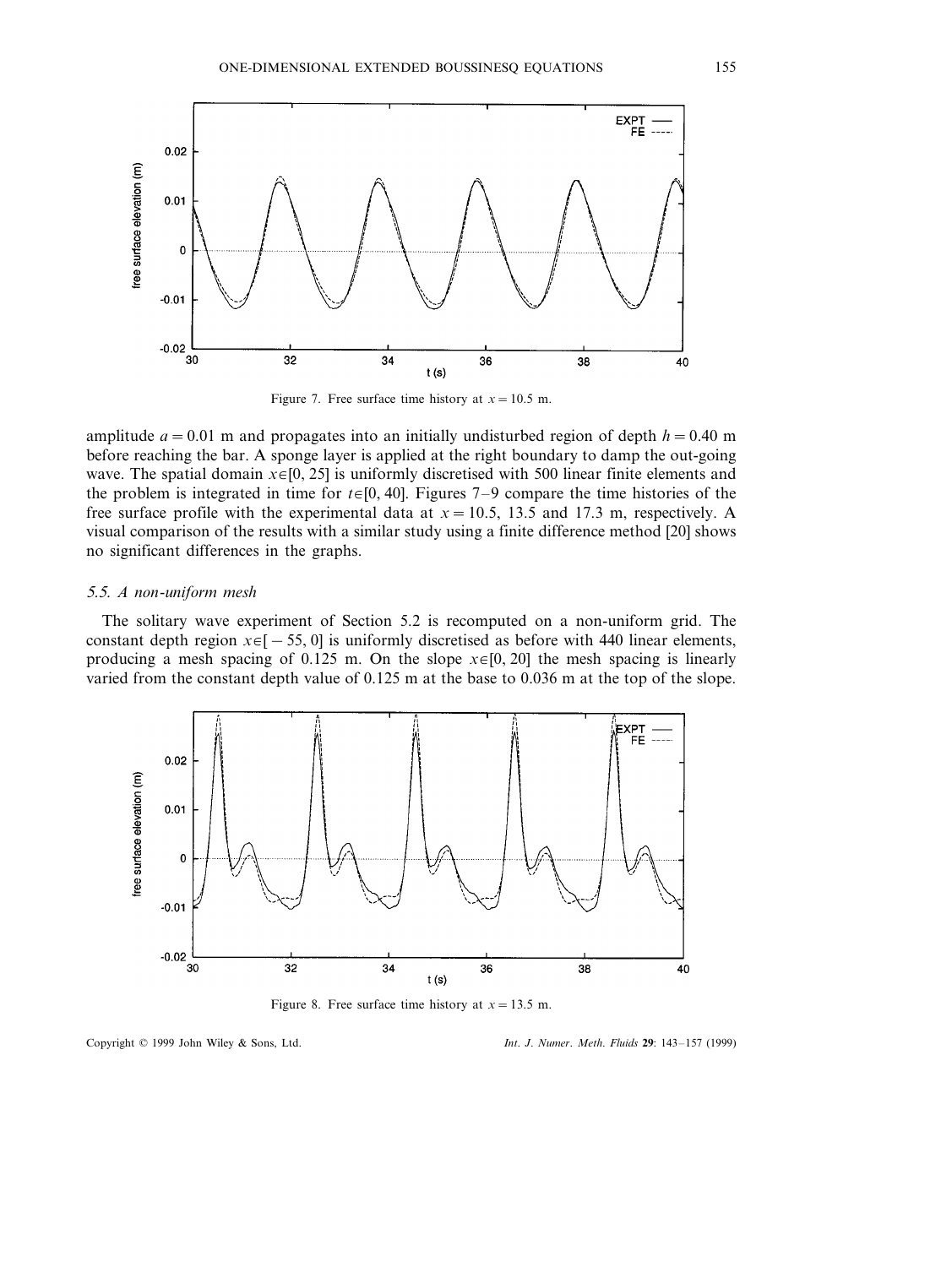

Figure 9. Free surface time history at  $x = 17.3$  m.

This allows a better resolution of the wave as it steepens and moves up the slope. The numerical results obtained are graphically indistinguishable from the results presented in Figures 3 and 4. Closer inspection shows the maximum difference between the solutions to be 1.3 × 10<sup>-3</sup> or  $\approx$  1%. This suggests that a suitably slow variation in the mesh may not affect the accuracy of the scheme.

# 6. CONCLUSIONS AND FURTHER WORK

It has been demonstrated both by analysis and by numerical experiments that the proposed linear finite element and adaptive time integration scheme can produce an accurate numerical model for Nwogu's extended Boussinesq system. The solitary wave case in Section 5.1 confirmed the accuracy of the model, and the deep water wave case in Section 5.3 illustrated the improved dispersion characteristics of the extended Boussinesq equations. The model is still limited to weakly non-linear situations, and the high solitary wave case in Section 5.2 showed that model becomes significantly inaccurate as non-linearity increases.

Most importantly this finite element scheme can be extended easily into two dimensions. The two-dimensional equations [9] can be written in a form similar to Equations  $(13)$ – $(15)$  by introducing two auxilliary variables. The use of a lumped mass matrix for these two auxilliary equations will make the computational cost of the finite element method comparable with existing finite difference schemes. The truncation error analysis of the one-dimensional system in Section 4 depended on the non-linear terms being written in the compact forms (20) and (21). An equivalent form has been found for the two-dimensional equations. The truncation error analysis suggests that good results may be expected on regular two-dimensional grids and that if the variation of the mesh is suitably controlled that the method will extend successfully to unstructured triangular grids. The two-dimensional model is currently being developed and will be the subject of a further paper.